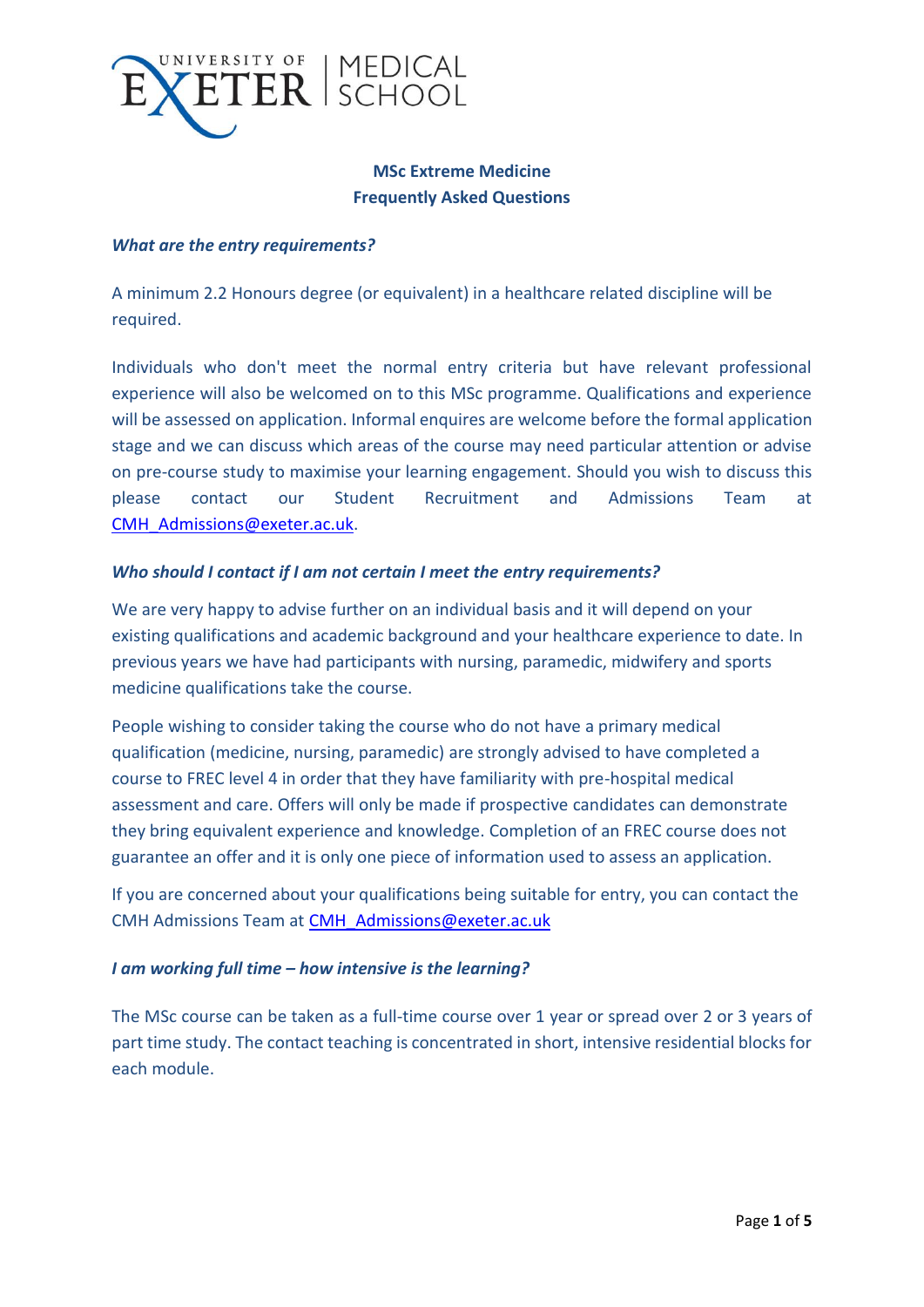

## *Can I enrol on the Full-time course if I am working full-time in a clinical role?*

The face to face component of the course is delivered in intensive residential modules, requiring quite a lot of time away. It would be extremely challenging to complete the course while working full time. The schedule will allow most people taking the full-time option to do some paid employment as a locum during the quieter periods of the course.

### *What is the difference between the Full & Part time courses?*

The only difference between the 1 year course and the 2 and 3-year course is that the modules are all compressed into a single academic year. The net effect is that the residential and assessment schedule is more intensive. Deadlines for assignments typically extend to 6 weeks post module, but on the full-time course you may have already attended another module by then with a fresh assignment to consider. You will also need to be preparing your independent research project concurrently.

## *Do I have to come to Exeter regularly to study on the course?*

The course is set up to use contact time as efficiently as possible in residential locations. Where possible we structure the contact time around high fidelity environments that are in a variety of UK and overseas locations. There is no compulsion to visit the Exeter campus although you are obviously very welcome!

### *Can I know the dates for the residential teaching in advance, to plan my rota and leave?*

Dates for the modules are usually set 2-3 months before the start of the academic year and published on the website. There are occasions when we may need to change these due to unforeseen circumstances. It would be exceptional to cancel or reschedule a course at short notice.

# *What level of support does the University provide for the Independent Research Project (dissertation) module?*

For the independent research project, you will have a dissertation supervisor as a mentor. There is provision for you to have up to 10 meetings (that can be remote eg. Skype) of 30 minutes over the course of the academic year to advise on your project and there are formative submissions during the year of your project pro forma, interim results and progress reports that allow your supervisor to be confident that you are on track.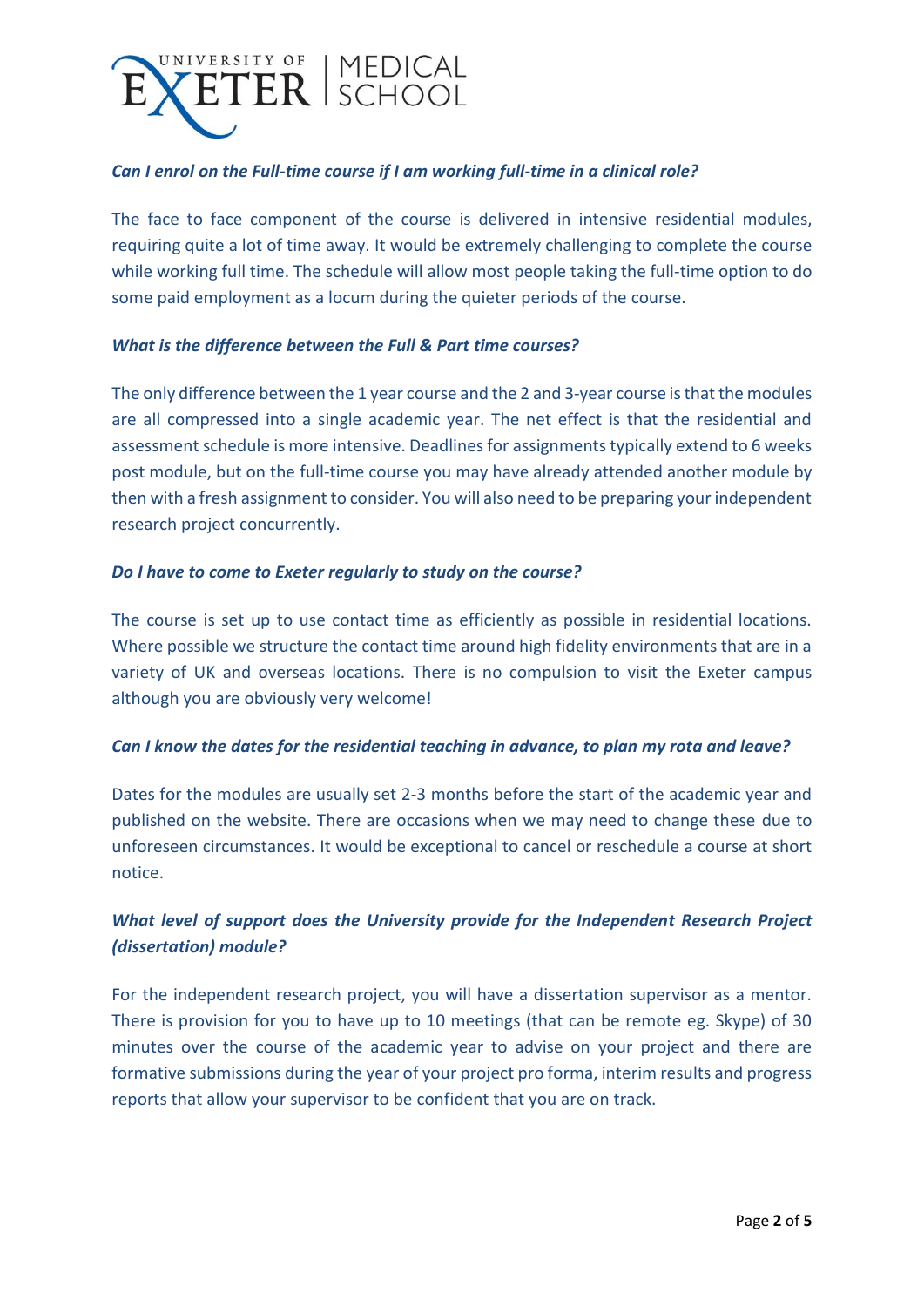

# *I have looked at some Master's level courses which offer a Postgraduate Certificate rather than full MSc. Is there an equivalent for the Extreme Medicine course?*

The full MSc is 180 academic credits. You can also register with the Master's programme to complete a Postgraduate Certificate or Diploma for completing 60 and 120 credits (equivalent to year 1 & 2 of the part time course). If you register for a full Master's course and your plans change you can choose to leave the programme with a Postgraduate Certificate or Diploma on acquiring the necessary credits.

### *How much is the tuition fee?*

For up to date fees please go to <https://www.exeter.ac.uk/postgraduate/courses/medicine/extrememedicinemsc/#fees>

## *Why do some modules show as having a price supplement?*

A unique feature of this MSc programme is that much of the face-to-face teaching is done outside the classroom: using high fidelity locations both in the UK and overseas so that you are fully immersed in an authentic environment while learning. The cost of providing overseas modules varies considerably, and the price supplement for the most expensive modules reflects this variance.

### *Are there any other costs involved?*

Students will be liable for all additional costs incurred when undertaking this programme. This will include:

### **Travel to the course venue**

In the first year the residential courses are based in a variety of locations throughout the UK. In years 2 and 3 several of the courses are held overseas. The cost of travel to the course venue is the responsibility of the student.

*Note: WEM provide clear information and a point of contact in the joining instructions each client receives when registering for one of our courses*

### **Personal Insurance**

*UK courses:*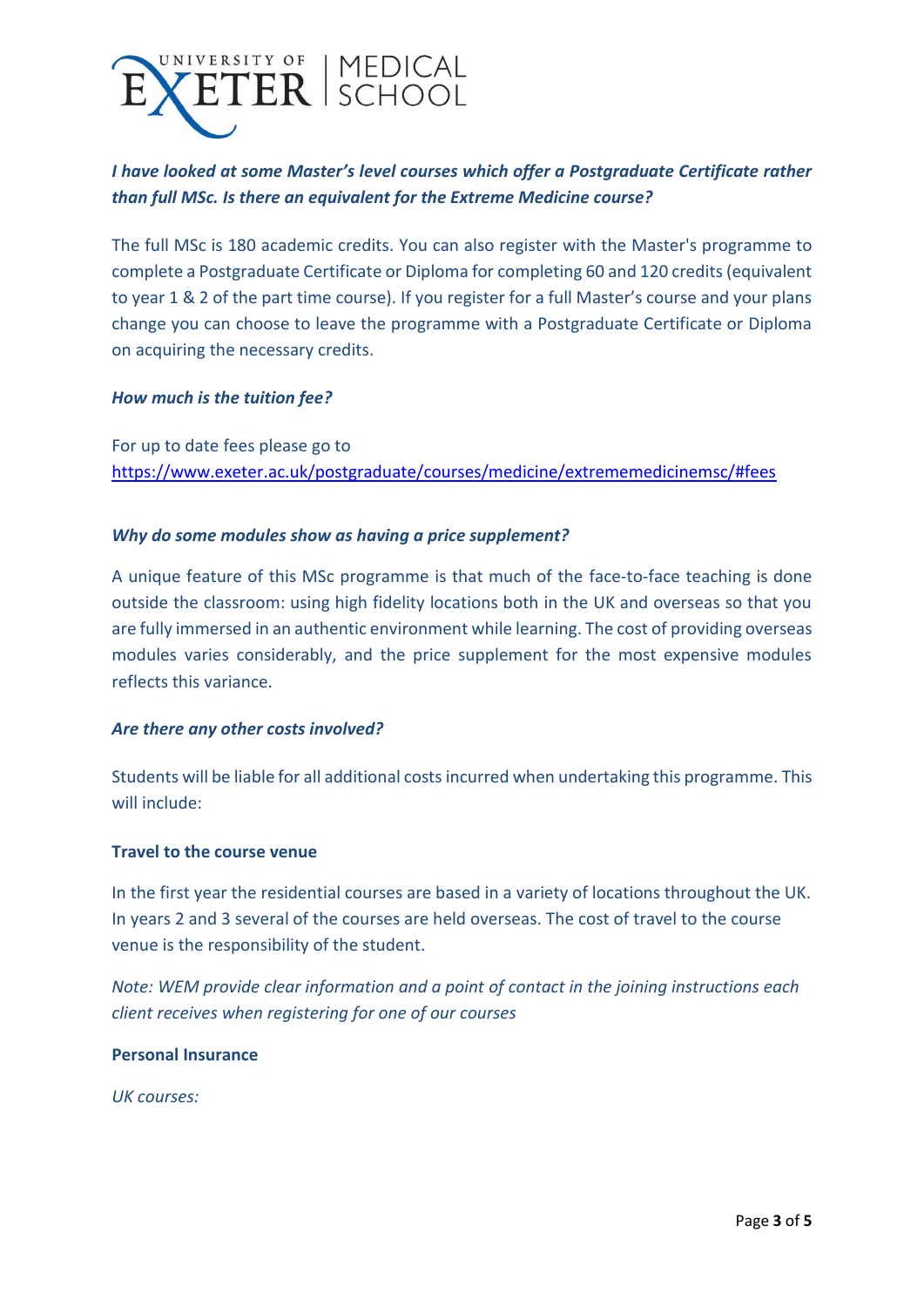

British residents - As with any time spent away from home, we suggest that clients check their contents and/ or personal insurance to confirm whether their belongings will be covered for any incident which may occur away from their home address.

International residents – They will need to ensure that they have adequate insurance to cover their personal belongings and check with their home country to confirm their access to medical attention whilst in the UK.

#### *Overseas courses:*

British and International residents – All will require adequate travel insurance which covers them for medical expenses and personal belongings and allows for trekking at altitude\* / winter activities\* (as appropriate, depending on the course attending) and lists helicopter evacuation in the event of an emergency.

Note: Travel insurance which essentially covers the client for sitting on the beach is unlikely to provide adequate cover for these courses. Clients/ students may prefer to source their own insurance but if required, we can direct them to a good quality insurance provider we work with.

#### **Kit and Protective Clothing**

Each of the courses (both UK & each of our overseas courses) has a kit list which will be supplied to you, but as a list of essential items, the following items are suggested.

*Note*: These are *basic* items which any medic wanting to work in challenging environments will use again and again and be expected to own personally. It is likely you may choose to acquire additional kit or gadgets to enhance comfort and/or safety in these environments.

- Outdoor clothing notably a waterproof jacket & trousers, hat, gloves, warm walking socks plus clothes allowing freedom of movement. The waterproof layers should be good quality, breathable and capable of withstanding sustained rainfall and low UK temperatures. Suggested brands are Rab, Montane, Mountain Equipment, Berghaus, North Face.
- Sturdy walking boots
- Upper body layering options: e.g. one long sleeved thermal top, thin fleece, thicker fleece if wanted and a duvet coat (optional)
- Minimum 40L Day pack. Most medics carry their own personal kit as well as significant supplementary medical equipment and there will be many circumstances where a 60L pack is more appropriate for travel.
- Water bottle / camelback
- Head Torch